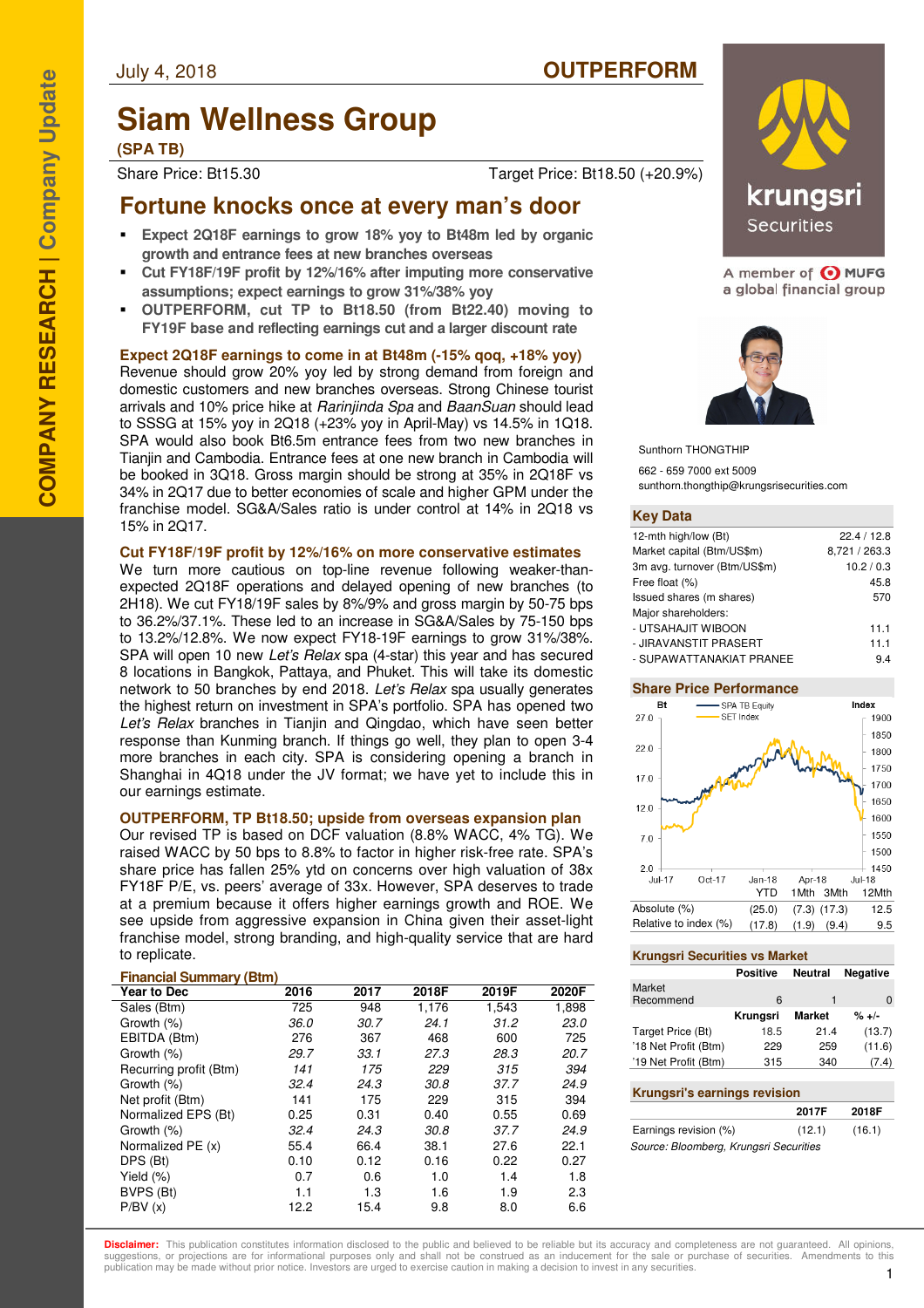### **Valuation**

### **Maintain OUTPERFORM with lower TP of Bt18.50/sh (from Bt22.40/sh)**

Our TP is based on DCF valuation (8.8% WACC, 4% TG). We cut TP to Bt18.50 (from Bt22.40) after rolling over to FY19F base and reflecting the earnings revision and a larger discount rate. We raised WACC by 50 bps to 8.8% to factor in higher risk-free rate. SPA's share price has fallen 25% ytd on concerns valuation is demanding at 38x FY18F P/E, above peers' average of 33x. However, we believe SPA deserves to trade at a premium because it offers higher earnings growth and ROE. The stock offers 1% dividend yield for FY18-19F.

### **SPA: Discounted cash flow**

|                                            | 2019F  | 2020F  | 2021F  | 2022F  | 2023F  |
|--------------------------------------------|--------|--------|--------|--------|--------|
| Effective tax rate                         | 19%    | 20%    | 21%    | 20%    | 20%    |
| <b>Operating EBIT</b>                      | 392    | 493    | 611    | 723    | 847    |
| Less: Tax on EBIT                          | $-72$  | $-96$  | $-125$ | $-145$ | $-169$ |
| Operating EBIT after tax                   | 319    | 397    | 485    | 579    | 678    |
| Add: Depreciation                          | 104    | 116    | 127    | 137    | 146    |
| Less: Changes in Operating Working Capital | 29     | 28     | 29     | 11     | 36     |
| Less: Capex                                | $-250$ | $-250$ | $-250$ | $-250$ | $-250$ |
| Operating FCF                              | 202    | 291    | 391    | 476    | 610    |
| Discounted factor                          | 1.0    | 0.9    | 0.8    | 0.8    | 0.7    |
| <b>Discounted Value</b>                    | 202    | 267    | 330    | 370    | 435    |

| <b>SPA: DCF Valuation</b>       |        |
|---------------------------------|--------|
| Risk-free rate                  | 3.25%  |
| Equity risk premium             | 8.5%   |
| Beta                            | 0.8    |
| Interest rate                   | 4.0%   |
| <b>CAPM Required Return</b>     | 9.6%   |
| Debt financing (%)              | 13%    |
| <b>WACC</b>                     | 8.8%   |
| Debt financing                  | 151    |
| Equity                          | 990    |
| Firm value                      | 1,170  |
| Present value of terminal value | 9,477  |
| Total project value             | 10,647 |
| Net cash                        | 52     |
| shares outstanding              | 570    |
| SPA value (Bt)                  | 18.5   |
|                                 |        |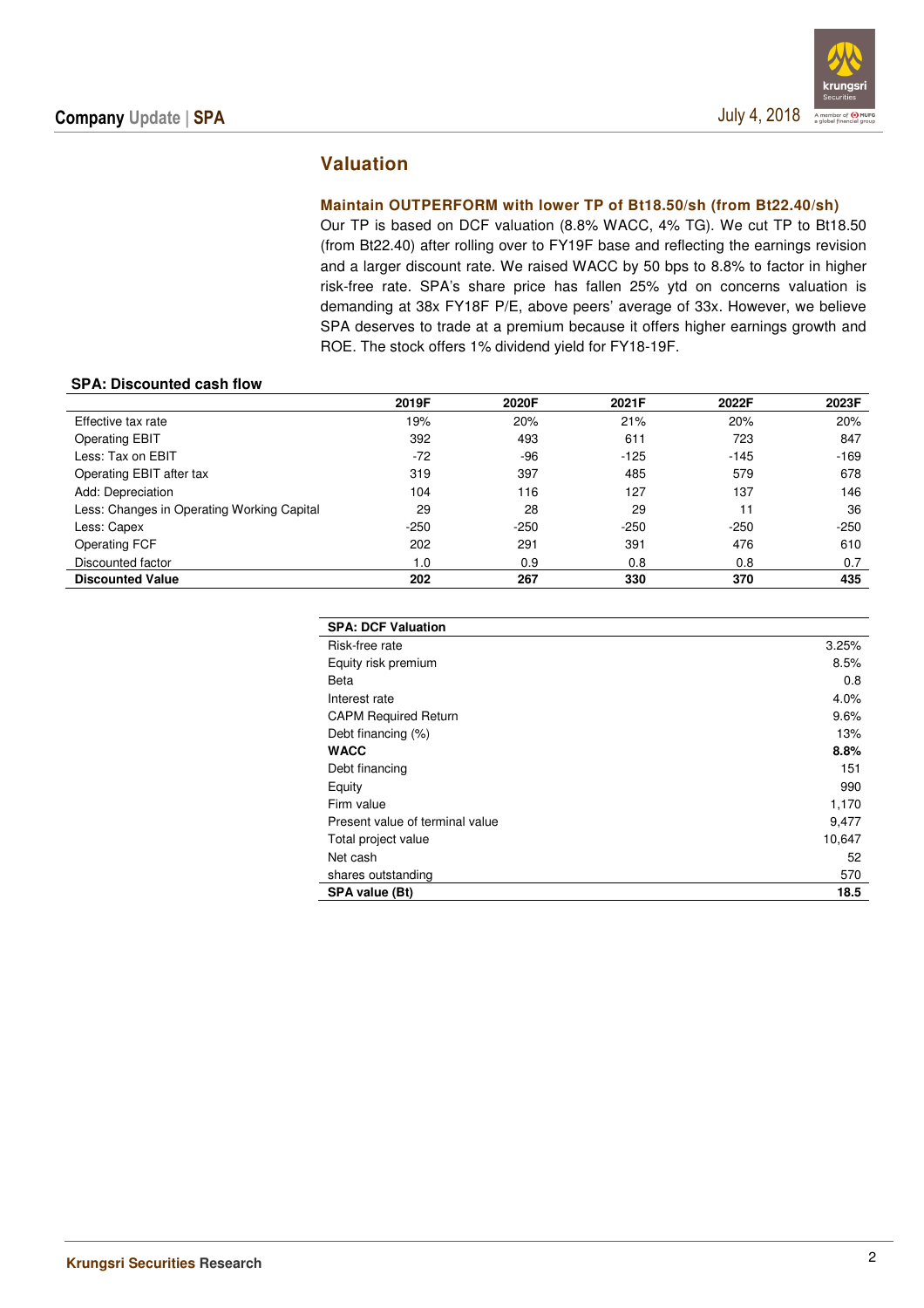

### **2Q18 Earnings preview**

|                             | <b>2Q17</b> | 1Q18     | 2Q18F | $Y$ -o- $Y$ | $Q$ -o- $Q$ |
|-----------------------------|-------------|----------|-------|-------------|-------------|
| Sales                       | 223         | 279      | 268   | 20%         | $-4%$       |
| COGS (incl. depreciation)   | 148         | 174      | 173   | 17%         | $-1%$       |
| Gross Profit                | 76          | 105      | 95    | 25%         | $-9%$       |
| SG&A                        | 33          | 37       | 38    | 16%         | 1%          |
| <b>Operating Profit</b>     | 43          | 67       | 57    | 32%         | $-15%$      |
| Equity income               | 6           | 2        | 2     | n.a         | n.a.        |
| <b>EBIT</b>                 | 49          | 69       | 59    | 21%         | -15%        |
| Interest expense            |             | 2        | 2     | 59%         | $-3%$       |
| <b>EBT</b>                  | 47          | 67       | 57    | 19%         | $-15%$      |
| Income tax                  | 7           | 11       | 9     | 27%         | -14%        |
| Minority interests          | 0           | 0        | 0     | n.a.        | n.a.        |
| Core profit                 | 40          | 56       | 48    | 18%         | $-15%$      |
| Extra items                 | 0           | $\Omega$ | 0     | n.a.        | n.a.        |
| Net income                  | 40          | 56       | 48    | 18%         | $-15%$      |
| <b>EPS</b>                  | 0.07        | 0.10     | 0.08  | 18%         | -15%        |
| Ratio analysis              |             |          |       |             |             |
| Gross margin (%)            | 34%         | 38%      | 35%   |             |             |
| SGA/Total revenue (%)       | 15%         | 13%      | 14%   |             |             |
| Operating profit margin (%) | 22%         | 25%      | 22%   |             |             |
| Core profit margin (%)      | 18%         | 20%      | 18%   |             |             |

Source: Company data and Krungsri estimates

### **Revised Assumptions**

|                     |       | Sales growth |       | Gross margin | SG&A/Sales |       |  |
|---------------------|-------|--------------|-------|--------------|------------|-------|--|
|                     | FY18F | FY19F        | FY18F | FY19F        | FY18F      | FY19F |  |
| New assumption      | 24.1% | 31.2%        | 36.2% | 37.1%        | 13.2%      | 12.8% |  |
| Previous assumption | 34.5% | 32.5%        | 36.7% | 37.9%        | 12.5%      | 11.3% |  |



### SPA: Number of branches by location **SPA: Number of branches by brand**



Source: Company data and Krungsri Securities Source: Krungsri Securities

**Inbound Chinese tourists SPA: Revenue growth for spa business** 



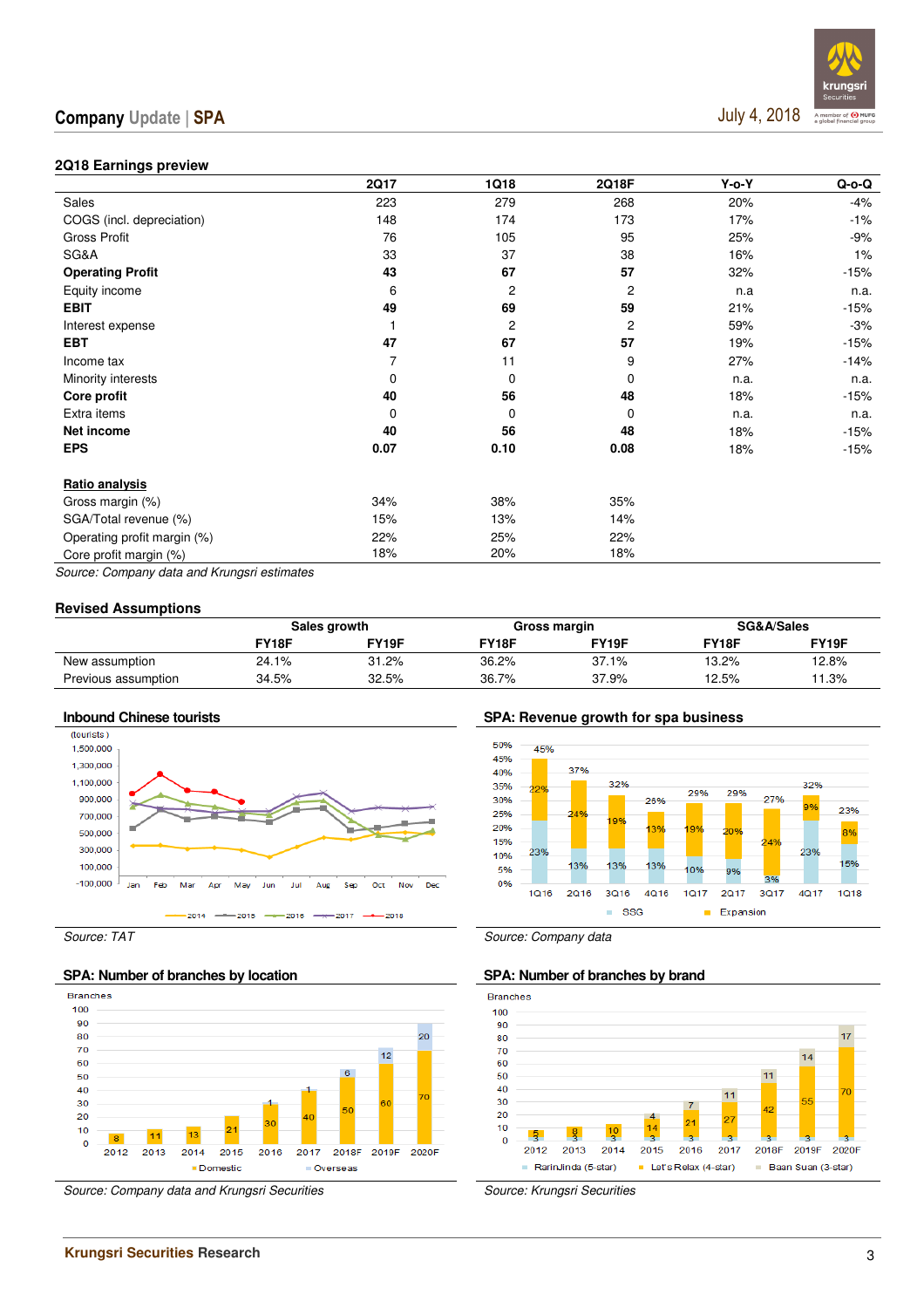



Source: Bloomberg, Krungsri Securities Source: Bloomberg, Krungsri Securities

### **Peer Comparison**

|                  |                                   | <b>Market</b> | РE        |      | P/BV               |        | <b>EPS</b> |       | Div Yield     | <b>ROE</b> |      |       | <b>Share Price</b>         |            |
|------------------|-----------------------------------|---------------|-----------|------|--------------------|--------|------------|-------|---------------|------------|------|-------|----------------------------|------------|
|                  |                                   | Cap           | (x)       |      | (x)                |        | G%         |       | (%)           | $(\%)$     |      |       | Performance                |            |
| <b>BB Ticker</b> | Name                              | US\$          | 18F       | 19F  | 18F                | 19F    | 18F        | 19F   | 18F           | 18F        | 1 M  | 3M    | 6M                         | <b>YTD</b> |
| <b>SPATB</b>     | SIAM WELLNESS GROUP PCL           | 263           | 38.1      | 27.6 | 9.8                | 8.0    | 30.8       | 37.7  | 1.0           | 30.0       |      |       | $(7.3)$ $(17.3)$ $(23.5)$  | (25.0)     |
| ERW TB           | ERAWAN GROUP PCL/THE              | 505           | 27.5 24.2 |      | 3.0                | 1.1    | 20.4       | 13.88 | 1.1           | 11.2       |      |       | $(19.3)$ $(14.6)$ $(22.1)$ | (23.0)     |
|                  | CENTEL TB CENTRAL PLAZA HOTEL PCL | 1.849         | 26.6 22.9 |      | 4.7                | 1.5    | 16.2       | 15.73 | 1.5           | 19.3       | 2.8  | (8.5) | (22.2)                     | (21.9)     |
| MINT TB          | MINOR INTERNATIONAL PCL           | 4.763         | 26.5 20.8 |      | -3.1               | 1.1    | 10.1       | 27.43 | 1.1           | 12.1       | 7.9  |       | $(10.5)$ $(21.7)$          | (21.7)     |
| <b>GYM LN</b>    | <b>GYM GROUP PLC/THE</b>          | 509           | 31.1      | 22.2 | N/A                | N/A    | 34.9       | N/A   | $0.5^{\circ}$ | N/A        | 14.8 | 22.8  | 25.6                       | 27.3       |
| <b>PLNT US</b>   | PLANET FITNESS INC - CL A         | 4.379         | 37.3      |      | 30.9 (13.6) (13.0) |        | N/A        | 20.5  | N/A           | N/A        | 11.4 | 21.2  | 35.3                       | 28.5       |
| MED US           | MEDIFAST INC                      | 1.923         | 43.4      | 33.8 | N/A                | N/A    | 60.3       | 28.3  | N/A           | 36.2       | 7.0  | 73.4  | 124.3                      | 128.3      |
|                  | Average (Simple)                  |               | 32.9      | 26.1 | 1.4                | $-0.3$ | 28.8       | 23.9  | 1.1           | 21.8       |      |       |                            |            |

Source: Bloomberg, Krungsri Securities

### **SPA: Quarterly Earnings**

| Unit: (Btm)               | <b>1Q17</b> | <b>2Q17</b> | 3Q17 | 4Q17 | <b>1Q18</b> |
|---------------------------|-------------|-------------|------|------|-------------|
| <b>Sales</b>              | 227         | 229         | 247  | 256  | 279         |
| COGS (incl. depreciation) | 142         | 148         | 161  | 170  | 174         |
| <b>Gross Profit</b>       | 86          | 82          | 86   | 86   | 105         |
| SG&A                      | 31          | 33          | 32   | 35   | 37          |
| <b>Operating Profit</b>   | 55          | 49          | 54   | 51   | 67          |
| Equity income             | $\Omega$    | $\Omega$    | 0    | З    | 2           |
| <b>EBIT</b>               | 55          | 49          | 54   | 54   | 69          |
| Interest expense          |             |             | 2    | З    | 2           |
| <b>EBT</b>                | 54          | 47          | 53   | 52   | 67          |
| Income tax                | 9           |             | 8    | 6    | 11          |
| Minority interests        | $\Omega$    | 0           | 0    | O    | $\Omega$    |
| Core profit               | 45          | 40          | 44   | 46   | 56          |
| Extra items               | 0           | $\Omega$    | 0    | 0    | 0           |
| Net income                | 45          | 40          | 44   | 46   | 56          |
| <b>EPS</b>                | 0.08        | 0.07        | 0.08 | 0.08 | 0.10        |

Source: Company data, Bloomberg, Krungsri Securities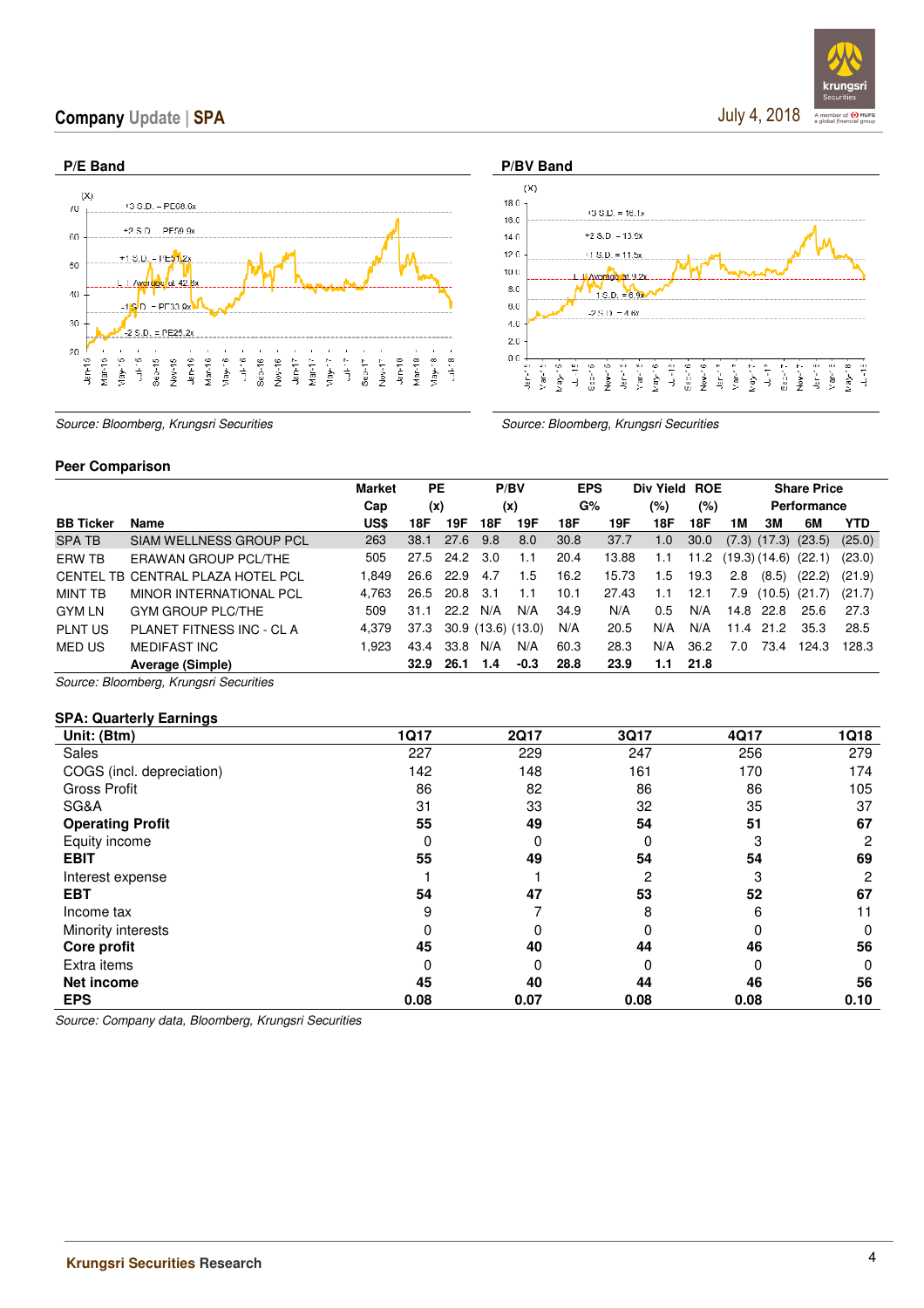

| <b>INCOME STATEMENT (Btm)</b>              | 2016        | 2017  | 2018F       | 2019F | 2020F       |
|--------------------------------------------|-------------|-------|-------------|-------|-------------|
| Sales                                      | 739         | 962   | 1,193       | 1,561 | 1,919       |
| Cost of sales (COGS)                       | (429)       | (542) | (659)       | (866) | (1,068)     |
| Depreciation & amoritisation               | (55)        | (77)  | (92)        | (104) | (116)       |
| Gross profit                               | 254         | 343   | 442         | 591   | 735         |
| S&A expenses                               | (89)        | (130) | (157)       | (200) | (242)       |
| <b>Operating profit</b>                    | 165         | 212   | 285         | 392   | 493         |
| Other operating income                     | 0           | 0     | 0           | 0     | 0           |
| <b>EBIT</b>                                | 165         | 212   | 285         | 392   | 493         |
| Interest expense                           | (2)         | (7)   | (7)         | (5)   | (3)         |
| Interest income                            | 0           | 0     | 0           | 0     | 0           |
| Goodwill amortisation                      | $\mathbf 0$ | 0     | $\mathbf 0$ | 0     | $\mathbf 0$ |
| Pre-tax profit                             | 164         | 206   | 278         | 387   | 489         |
| Income tax on company & subsidiaries       | (23)        | (31)  | (49)        | (72)  | (95)        |
| <b>Profit after tax</b>                    | 141         | 175   | 229         | 315   | 394         |
| Minority interests                         | $\mathbf 0$ | 0     | 0           | 0     | 0           |
| Share of associate net income              | $\mathbf 0$ | 0     | $\mathbf 0$ | 0     | $\mathbf 0$ |
| Preferred dividends                        | 0           | 0     | 0           | 0     | 0           |
| Recurring attributable net profit          | 141         | 175   | 229         | 315   | 394         |
| <b>Extraordinary items</b>                 | 0           | 0     | 0           | 0     | 0           |
| Reported net profit                        | 141         | 175   | 229         | 315   | 394         |
|                                            |             |       |             |       |             |
| Shares in issue (Y/E, m)                   | 570         | 570   | 570         | 570   | 570         |
| Shares in issue (weighted avg, m)          | 570         | 570   | 570         | 570   | 570         |
| EPS (before extraordinary items, Bt)       | 0.25        | 0.31  | 0.40        | 0.55  | 0.69        |
| DPS (Bt)                                   | 0.10        | 0.12  | 0.16        | 0.22  | 0.27        |
| DPS/EPS (%)                                | 40          | 39    | 39          | 39    | 39          |
|                                            |             |       |             |       |             |
| <b>CASH FLOW (Btm)</b>                     | 2016        | 2017  | 2018F       | 2019F | 2020F       |
| Profits before tax                         | 165         | 212   | 285         | 392   | 493         |
| Depreciation & amortisation                | 55          | 77    | 92          | 104   | 116         |
| <b>EBITDA</b>                              | 221         | 290   | 376         | 496   | 609         |
| Notional cash taxes on ungeared operations | (23)        | (31)  | (49)        | (72)  | (95)        |
| Interest payment                           | (2)         | (7)   | (7)         | (5)   | (3)         |
| Net change in working capital              | 17          | 21    | 25          | 29    | 28          |
| <b>Cash flow from Operations</b>           | 213         | 274   | 346         | 449   | 538         |
| Capex                                      | (274)       | (265) | (250)       | (250) | (250)       |
| Other                                      | (8)         | (75)  | 65          | (19)  | (18)        |
| <b>Cash flow from Investment</b>           | (283)       | (339) | (185)       | (269) | (268)       |
| Net borrowings                             | 99          | 162   | (86)        | (50)  | (50)        |
| Equity capital raised                      | 0           | 0     | 0           | 0     | $\Omega$    |
| Dividends paid                             | (57)        | (68)  | (89)        | (123) | (154)       |
| Others                                     | 0           | 9     | 0           | 0     | 0           |
| Cash flow from financing                   | 42          | 103   | (176)       | (173) | (204)       |
| Net change in cash                         | (27)        | 37    | (15)        | 7     | 66          |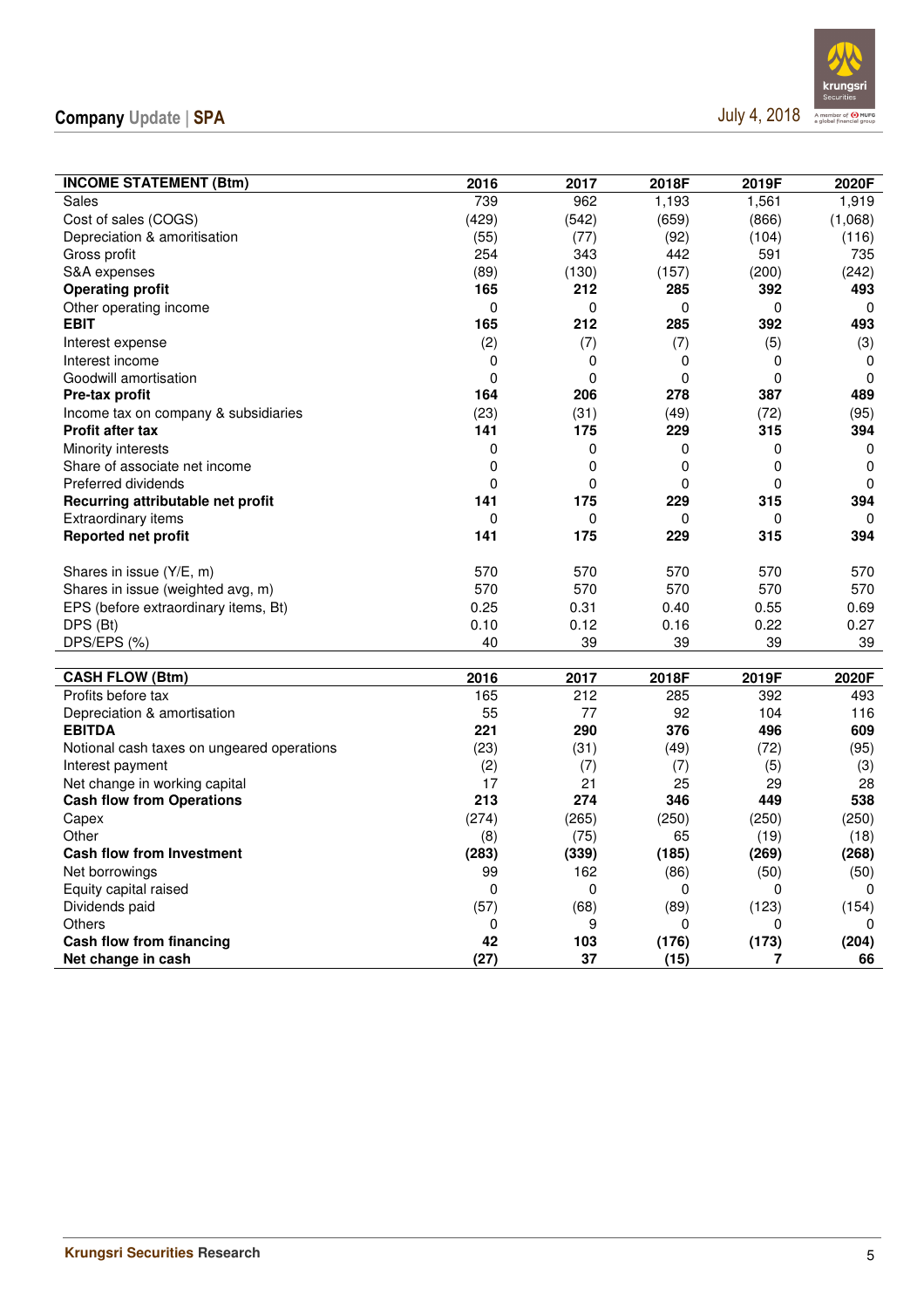

| <b>BALANCE SHEET (Btm)</b>                           | 2016      | 2017      | 2018F     | 2019F      | 2020F        |
|------------------------------------------------------|-----------|-----------|-----------|------------|--------------|
| Cash & equivalents                                   | 33        | 67        | 52        | 58         | 125          |
| A/C receivable                                       | 9         | 12        | 15        | 20         | 25           |
| Inventory<br>Others                                  | 20<br>26  | 28<br>84  | 35<br>0   | 45<br>0    | 56<br>0      |
| <b>Total Current Assets</b>                          | 88        | 191       | 102       | 124        | 205          |
| Property and equipment                               | 699       | 889       | 1,048     | 1,193      | 1,327        |
| Investments & associates                             | 13        | 10        | 11        | 11         | 12           |
| Other assets                                         | 37        | 51        | 63        | 83         | 102          |
| Goodwill                                             | 28        | 34        | 32        | 31         | 29           |
| <b>Total Assets</b>                                  | 865       | 1,175     | 1,255     | 1,442      | 1,675        |
| Short-term debt                                      | 20        | 77        | 54        | 54         | 54           |
| A/C payable                                          | 70        | 86        | 107       | 140        | 172          |
| Other current liabilities                            | 30        | 44        | 42        | 42         | 43           |
| <b>Total Current Liabilities</b>                     | 120       | 207       | 203       | 236        | 269          |
| Long-term debt                                       | 80        | 185       | 122       | 72         | 22           |
| <b>Other liabilities</b><br><b>Total Liabilities</b> | 26<br>226 | 29<br>421 | 36<br>361 | 47<br>355  | 58<br>349    |
|                                                      |           |           |           |            |              |
| Share capital                                        | 143       | 143       | 143       | 143        | 143          |
| Share premium                                        | 279       | 279       | 279       | 279        | 279          |
| Revaluation/Warrants/Treasury                        | 0         | 0         | 0         | 0          | 0            |
| Translation adjustment                               | (6)       | (6)       | (6)       | (6)        | (6)          |
| Retained earnings                                    | 223       | 339       | 479       | 671        | 911<br>1,327 |
| <b>Total ordinary equity</b><br>Preferred equity     | 639<br>0  | 755<br>0  | 894<br>0  | 1,087<br>0 | 0            |
| Minorities                                           | 0         | 0         | 0         | 0          | 0            |
| <b>Total equity &amp; minorities</b>                 | 639       | 755       | 894       | 1,087      | 1,327        |
|                                                      | 0         | 0         | 0         | 0          | 0            |
| BV per ordinary share (Y/E, Bt)                      | 1.12      | 1.32      | 1.57      | 1.91       | 2.33         |
| Adjusted book value ps (Y/E, Bt)                     | 1.12      | 1.32      | 1.57      | 1.91       | 2.33         |
| RATIOS (%)                                           | 2016      | 2017      | 2018F     | 2019F      | 2020F        |
| Growth                                               |           |           |           |            |              |
| Turnover                                             | 36.0      | 30.7      | 24.1      | 31.2       | 23.0         |
| <b>EBITDA</b>                                        | 27.0      | 31.4      | 29.8      | 31.9       | 22.7         |
| <b>EBIT</b>                                          | 22.7      | 28.5      | 34.0      | 37.6       | 25.7         |
| Net profit                                           | 32.4      | 24.3      | 30.8      | 37.7       | 24.9         |
| EPS pre extraordinary items                          | 32.4      | 24.3      | 30.8      | 37.7       | 24.9         |
| EPS (diluted)                                        | 32.4      | 24.3      | 30.8      | 37.7       | 24.9         |
| <b>DPS</b>                                           | 0.0       | 20.0      | 30.8      | 37.7       | 24.9         |
| <b>Accounting ratios</b>                             |           |           |           |            |              |
| Gross profit margin                                  | 33.2      | 34.6      | 36.2      | 37.1       | 37.6         |
| Operating profit margin                              | 22.8      | 22.4      | 24.2      | 25.4       | 26.0         |
| <b>EBITDA</b> margin                                 | 38.1      | 38.8      | 39.8      | 38.9       | 38.2         |
| <b>EBIT</b> margin                                   | 22.8      | 22.4      | 24.2      | 25.4       | 26.0         |
| Net profit margin                                    | 19.4      | 18.5      | 19.5      | 20.4       | 20.8         |
| <b>ROA</b>                                           | 16.3      | 14.9      | 18.3      | 21.9       | 23.5         |
| <b>ROE</b>                                           | 22.1      | 23.2      | 25.6      | 29.0       | 29.7         |
| <b>Stability</b>                                     |           |           |           |            |              |
| D/E(x)                                               | 0.4       | 0.6       | 0.4       | 0.3        | 0.3          |
| Net $D/E(x)$                                         | 0.2       | 0.3       | 0.2       | 0.1        | 0.1          |
| Interest Coverage Ratio                              | 105.6     | n.a.      | n.a.      | n.a.       | n.a.         |
| Current ratio (x)                                    | 0.7       | 0.9       | 0.5       | 0.5        | 0.8          |
| Quick ratio (x)                                      | 0.6       | 0.8       | 0.3       | 0.3        | 0.6          |
| Valuation (x)                                        |           |           |           |            |              |
| <b>PER</b>                                           | 55.4      | 66.4      | 38.1      | 27.6       | 22.1         |
| Normalized PER                                       | 55.4      | 66.4      | 38.1      | 27.6       | 22.1         |
| P/BV                                                 | 12.2      | 15.4      | 9.8       | 8.0        | 6.6          |
| EV/EBTDA                                             | 28.6      | 31.6      | 18.6      | 14.5       | 12.0         |
| Dividend yield (%)                                   | 0.7       | 0.6       | 1.0       | 1.4        | 1.8          |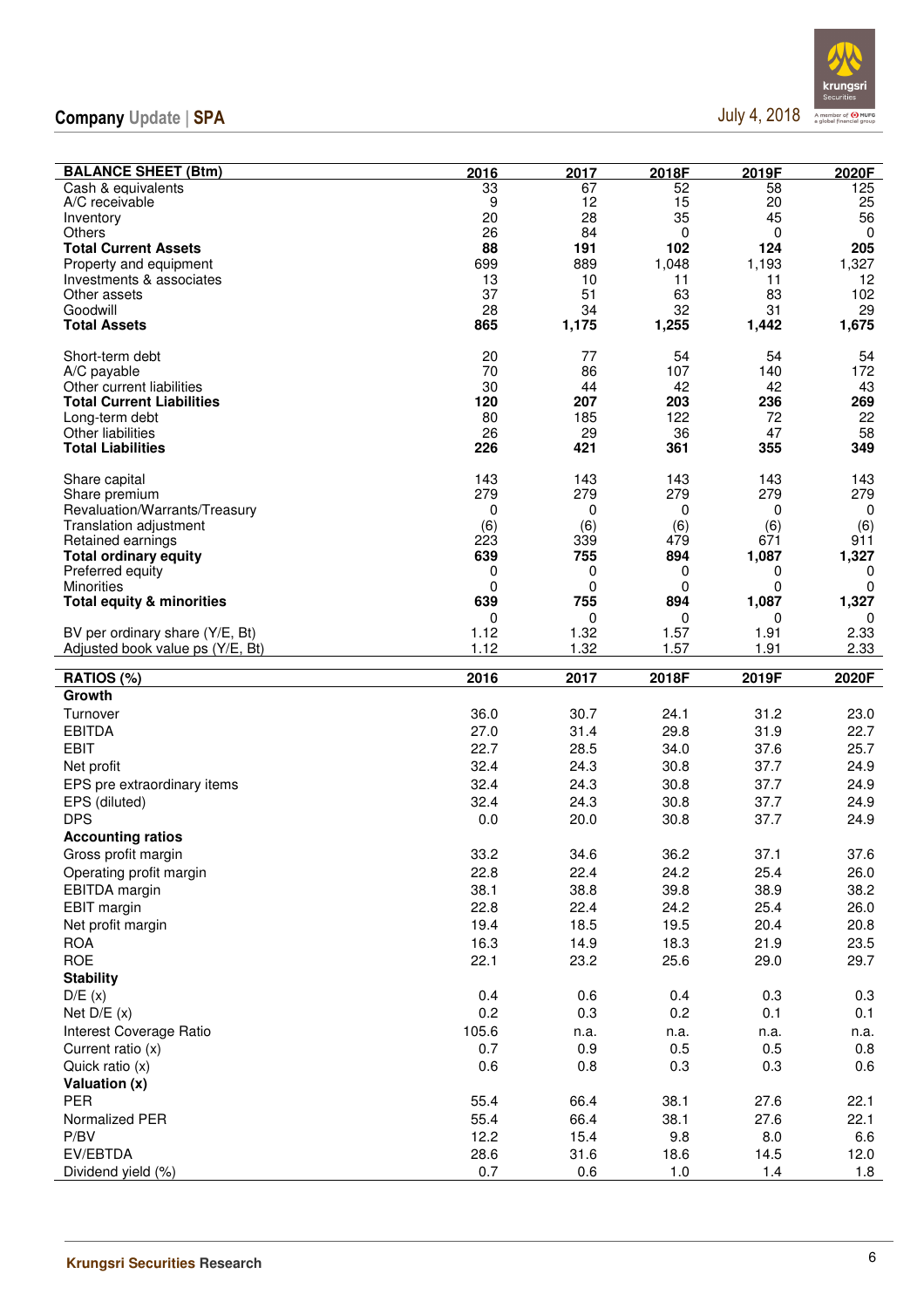

### **CG Rating 2016 Companies with CG Rating**

|              | AAAAA         |               |               |               |               |               |               |               |               |               |               |               |               |              |              |
|--------------|---------------|---------------|---------------|---------------|---------------|---------------|---------------|---------------|---------------|---------------|---------------|---------------|---------------|--------------|--------------|
| <b>AMATA</b> | <b>AOT</b>    | <b>BAFS</b>   | BAY           | <b>BCP</b>    | <b>BIGC</b>   | <b>BTS</b>    | <b>BWG</b>    |               | СK            | CPF           | <b>CPN</b>    |               | CSL           | <b>DELTA</b> | <b>DEMCO</b> |
| DRT          | <b>DTAC</b>   | <b>DTC</b>    | <b>EASTW</b>  | EGCO          | <b>GFPT</b>   | <b>GPSC</b>   | <b>GRAMMY</b> |               | <b>HANA</b>   | <b>HMPRO</b>  | <b>INTUCH</b> |               | <b>IRPC</b>   | <b>IVL</b>   | <b>KBANK</b> |
| KCE          | <b>KKP</b>    | <b>KTB</b>    | <b>KTC</b>    | <b>LHBANK</b> | LPN           | <b>MBK</b>    | <b>MCOT</b>   |               | <b>MINT</b>   | <b>MONO</b>   | NKI           |               | <b>NYT</b>    | <b>OTO</b>   | PHOL         |
| PPS          | PS            | <b>PSL</b>    | <b>PTT</b>    | PTTEP         | <b>PTTGC</b>  | QH            | QTC           |               | <b>RATCH</b>  | SAMART        | SAMTEL        |               | SAT           | SC           | <b>SCB</b>   |
| SCC          | <b>SCCC</b>   | SE-ED         | SIM           | <b>SITHAI</b> | <b>SNC</b>    | SPALI         | <b>SSSC</b>   |               | <b>STEC</b>   | SVI           | <b>TCAP</b>   |               | <b>THCOM</b>  | <b>TISCO</b> | <b>TKT</b>   |
| <b>TMB</b>   | <b>TNDT</b>   | <b>TOP</b>    | <b>TSC</b>    | <b>TTCL</b>   | TU            | UV            | VGI           |               | WACOAL        | WAVE          |               |               |               |              |              |
| $\triangle$  | O.            |               |               |               |               |               |               |               |               |               |               |               |               |              |              |
| 2S           | AAV           | <b>ACAP</b>   | <b>ADVANC</b> |               | AGE           | AH            | <b>AHC</b>    | AKP           | <b>ALUCON</b> |               | AMANAH        | ANAN          | AP            | <b>APCO</b>  | <b>APCS</b>  |
| ARIP         | <b>ASIA</b>   | <b>ASIMAR</b> | ASK           |               | <b>ASP</b>    | <b>AUCT</b>   | AYUD          | <b>BANPU</b>  | <b>BBL</b>    |               | <b>BDMS</b>   | <b>BEM</b>    | <b>BFIT</b>   | <b>BLA</b>   | <b>BOL</b>   |
| <b>BROOK</b> | <b>CEN</b>    | <b>CENTEL</b> | <b>CFRESH</b> |               | <b>CGH</b>    | <b>CHG</b>    | CHO           | <b>CHOW</b>   | <b>CI</b>     |               | <b>CIMBT</b>  | <b>CKP</b>    | <b>CM</b>     | CNS          | CNT          |
| COL          | CPI           | DCC           | EA            |               | ECF           | EE            | ERW           | <b>FORTH</b>  | FPI           |               | GCAP          | <b>GLOBAL</b> | <b>GBX</b>    | GC           | GL           |
| <b>GLOW</b>  | <b>GUNKUL</b> | <b>HOTPOT</b> | <b>HYDRO</b>  |               | ICC           | <b>ICHI</b>   | <b>IFEC</b>   | <b>INET</b>   | <b>IRC</b>    |               | <b>JSP</b>    | Κ             | KSL           | <b>KTIS</b>  | L&E          |
| LANNA        | LH.           | LHK           | LIT.          |               | <b>LOXLEY</b> | LRH           | LST           | M             | <b>MACO</b>   |               | MALEE         | <b>MBKET</b>  | MC            | <b>MEGA</b>  | <b>MFC</b>   |
| <b>MOONG</b> | <b>MSC</b>    | MTI           | <b>MTLS</b>   |               | <b>NCH</b>    | <b>NOBLE</b>  | <b>NSI</b>    | <b>NTV</b>    | OCC           |               | OGC           | <b>OISHI</b>  | ORI           | <b>PACE</b>  | PAP          |
| <b>PCSGH</b> | PDI           | PE            | PG            |               | PJW           | <b>PLANB</b>  | PM            | PPP           | PR            |               | <b>PRANDA</b> | PREM          | PRG           | <b>PRINC</b> | PT           |
| <b>PTG</b>   | <b>PYLON</b>  | Q-CON         | <b>RICHY</b>  |               | <b>ROBINS</b> | <b>RS</b>     | RWI           | S             | SAMCO         |               | <b>SABINA</b> | <b>SALEE</b>  | S&J           | <b>SCG</b>   | <b>SEAFO</b> |
| <b>SIAM</b>  | <b>SINGER</b> | SIS           | <b>SMK</b>    |               | <b>SMPC</b>   | <b>SMT</b>    | <b>SNP</b>    | SPI           | <b>SPPT</b>   |               | <b>SPRC</b>   | SR            | <b>SSF</b>    | <b>SST</b>   | <b>STA</b>   |
| <b>SUSCO</b> | <b>SUTHA</b>  | SWC           | <b>SYMC</b>   |               | <b>SYNEX</b>  | <b>SYTNEC</b> | <b>TAE</b>    | <b>TAKUNI</b> | <b>TASCO</b>  |               | <b>TBSC</b>   | <b>TCC</b>    | TF            | TFI          | <b>TGCI</b>  |
| Q O          |               |               |               |               |               |               |               |               |               |               |               |               |               |              |              |
| <b>AEC</b>   | <b>AEONTS</b> | AF            | AIRA          | AIT           | AJ            | <b>AKR</b>    | <b>AMARIN</b> |               | <b>AMATAV</b> | <b>ARROW</b>  | <b>APURE</b>  |               | <b>AQUA</b>   | <b>AMC</b>   | AS           |
| BA           | <b>BEAUTY</b> | <b>BEC</b>    | BH            | <b>BIG</b>    | <b>BJC</b>    | <b>BJCHI</b>  | <b>BKD</b>    |               | <b>BR</b>     | <b>BROCK</b>  | <b>BRR</b>    |               | <b>BTNC</b>   | CBG          | CGD          |
| CHARAN       | <b>CITY</b>   | <b>CMR</b>    | <b>COLOR</b>  | COM7          | CPL           | <b>CSC</b>    | <b>CSP</b>    |               | <b>CSR</b>    | <b>CSS</b>    | <b>CTW</b>    |               | <b>DCON</b>   | <b>DIMET</b> | <b>DNA</b>   |
| EARTH        | EASON         | <b>ECL</b>    | EFORL         | <b>EPCO</b>   | EPG           | <b>ESSO</b>   | FE.           |               | <b>FER</b>    | <b>FOCUS</b>  | <b>FSMART</b> |               | <b>FSS</b>    | <b>FVC</b>   | <b>GEL</b>   |
| <b>GIFT</b>  | <b>GLAND</b>  | GOLD          | <b>GSTEL</b>  | GYT           | <b>HPT</b>    | <b>HTC</b>    | <b>HTECH</b>  |               | <b>IFS</b>    | <b>IHL</b>    | <b>ILINK</b>  |               | <b>INSURE</b> | <b>IRPC</b>  | IT           |
| <b>ITD</b>   | J             | <b>JMART</b>  | <b>JMT</b>    | <b>JUBILE</b> | <b>JWD</b>    | <b>KASET</b>  | <b>KBS</b>    |               | <b>KCAR</b>   | KGI           | <b>KKC</b>    |               | KOOL          | <b>KWC</b>   | <b>KYE</b>   |
| LALIN        | LPH           | <b>MAJOR</b>  | <b>MAKRO</b>  | <b>MATCH</b>  | <b>MATI</b>   | M-CHAI        | <b>MDX</b>    |               | <b>MFEC</b>   | <b>MJD</b>    | MK            |               | <b>MODERN</b> | <b>MPG</b>   | <b>NC</b>    |
| <b>NCL</b>   | <b>NDR</b>    | <b>NEP</b>    | <b>NOK</b>    | <b>NUSA</b>   | PATO          | <b>PCA</b>    | <b>PDG</b>    |               | PF            | <b>PICO</b>   | <b>PIMO</b>   |               | PL            | <b>PLAT</b>  | PLE          |
| <b>PMTA</b>  | PPM           | PRIN          | <b>PSTC</b>   | QLT           | RCI           | <b>RCL</b>    | <b>RICH</b>   |               | <b>RML</b>    | <b>RPC</b>    | <b>SANKO</b>  |               | SAPPE         | SAWAD        | SCI          |
| SCN          | <b>SCP</b>    | <b>SEAOIL</b> | <b>SENA</b>   | SIRI          | <b>SKR</b>    | <b>SLP</b>    | <b>SMG</b>    |               | <b>SMIT</b>   | <b>SORKON</b> | <b>SPA</b>    |               | <b>SPC</b>    | <b>SPCG</b>  | SPVI         |
| <b>SSC</b>   | <b>STANLY</b> | <b>STPI</b>   | <b>SUC</b>    | <b>TACC</b>   | <b>TCCC</b>   | <b>TCMC</b>   | <b>TEAM</b>   |               | <b>TFD</b>    | <b>TFG</b>    | <b>TIC</b>    |               | <b>TIW</b>    | <b>TKN</b>   | <b>TLUXE</b> |
| TMD          | <b>TNP</b>    | <b>TOPP</b>   | <b>TPA</b>    | <b>TPAC</b>   | <b>TPCH</b>   | <b>TPIPL</b>  | <b>TPOLY</b>  |               | <b>TRITN</b>  | <b>TRT</b>    | <b>TTI</b>    |               | TVI           | <b>TWP</b>   | U            |
| <b>UBIS</b>  | UMI           | <b>UPOIC</b>  | UT            | <b>UWC</b>    | <b>VIBHA</b>  | <b>VPO</b>    | <b>VTE</b>    |               | <b>WICE</b>   | <b>WIIK</b>   | <b>WIN</b>    |               | XO            |              |              |

### **Disclaimer**

The disclosure of the survey result of the Thai Institute of Directors Association ("IOD") regarding corporate governance is made pursuant to the policy of the Office of the Securities and Exchange Commission. The survey of the IOD is based on the information of a company listed on the Stock Exchange of Thailand and the Market for Alternative Investment disclosed to the public and able to be accessed by a general public investor. The result, therefore, is from the perspective of a third party. It is not an assessment of operation and is not based on inside information. The survey result is as of the date appearing in the Corporate Governance Report of Thai Listed Companies. As a result, the survey result may be changed after that date or when there is any change to the relevant information. Nevertheless, Krungsri Securities Public Company Limited does not confirm, verify, or certify the accuracy and completeness of such survey result.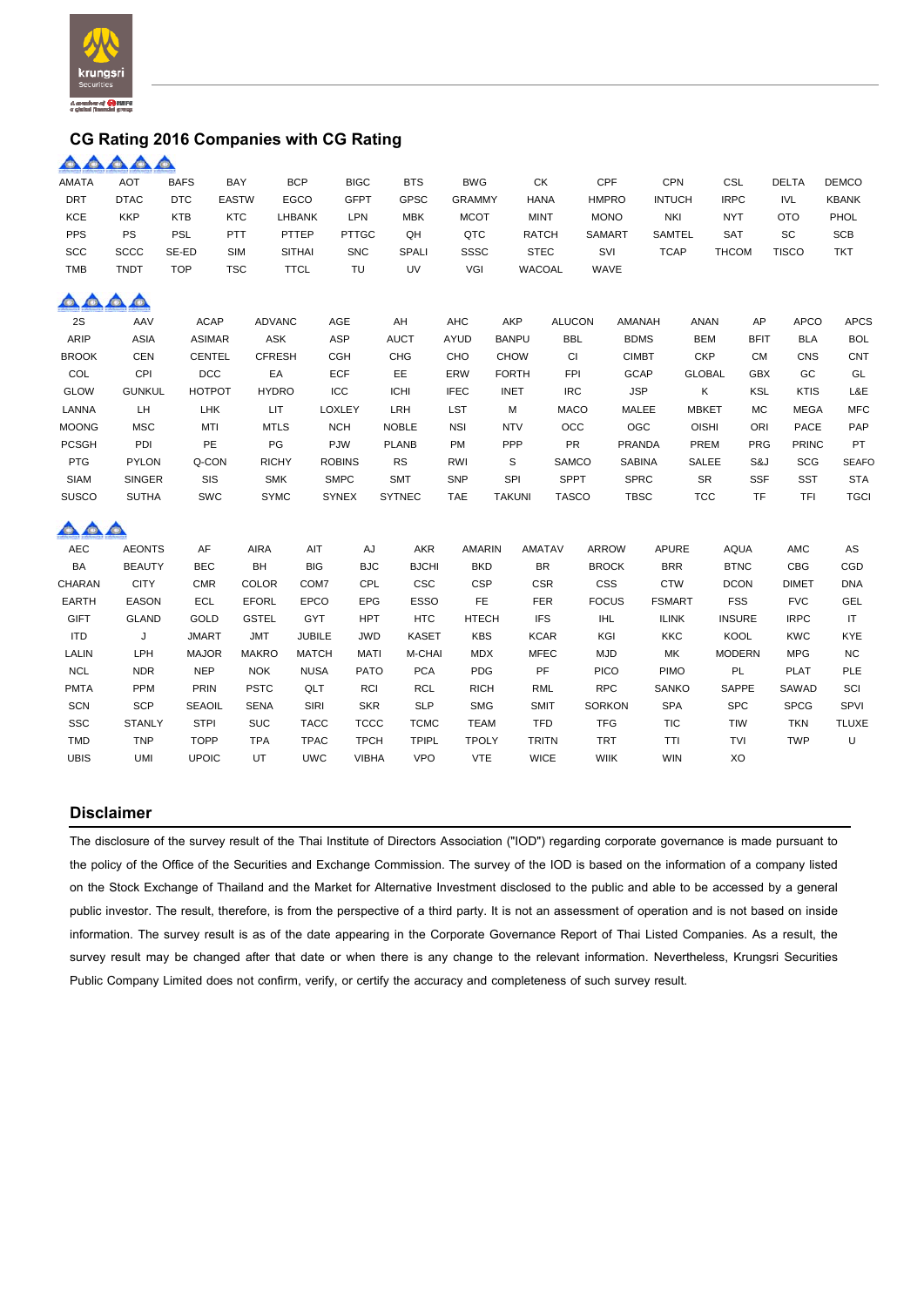### **Anti-corruption Progress Indicator 2016**

### **Companies that have declared their intention to join CAC**

| A            | AI           | AIE           | <b>AIR</b>    | AJ           | <b>ALUCON</b> | <b>AMATAV</b> | <b>AOT</b>   | <b>APCO</b>   | <b>AQUA</b>  | <b>ARROW</b> | ASIA          | ASK          | AU          |
|--------------|--------------|---------------|---------------|--------------|---------------|---------------|--------------|---------------|--------------|--------------|---------------|--------------|-------------|
| <b>BCH</b>   | <b>BJC</b>   | <b>BJCHI</b>  | <b>BLAND</b>  | <b>BR</b>    | <b>BROCK</b>  | <b>BRR</b>    | CEN          | CGH           | <b>CHEWA</b> | CHG          | <b>CHOTI</b>  | <b>CHOW</b>  | CIG.        |
| COL          | COM7         | CPALL         | CPF           | <b>CPR</b>   | <b>CSC</b>    | EKH           | <b>EPCO</b>  | FC            | <b>FER</b>   | <b>FPI</b>   | <b>FSMART</b> | GEL          | <b>GFPT</b> |
| GGC          | <b>GIFT</b>  | <b>GJS</b>    | <b>GLOBAL</b> | <b>GOLD</b>  | <b>GPSC</b>   | <b>GREEN</b>  | <b>GSTEL</b> | <b>GUNKUL</b> | <b>HARN</b>  | <b>IFS</b>   | <b>ILINK</b>  | <b>INET</b>  | <b>IRC</b>  |
| J            | <b>JMART</b> | JMT           | <b>JUBILE</b> | <b>JUTHA</b> | <b>KASET</b>  | <b>KBS</b>    | <b>KCAR</b>  | <b>KTECH</b>  | <b>KWC</b>   | <b>KYE</b>   | L&E           | LEE          | LIT         |
| <b>LVT</b>   | <b>MAKRO</b> | <b>MATCH</b>  | <b>MATI</b>   | <b>MBAX</b>  | MC.           | <b>MFEC</b>   | <b>MIDA</b>  | MILL          | ML           | <b>MTLS</b>  | <b>NBC</b>    | <b>NCL</b>   | <b>NEP</b>  |
| <b>NINE</b>  | <b>NMG</b>   | <b>NNCL</b>   | <b>NTV</b>    | <b>NUSA</b>  | <b>NWR</b>    | <b>OGC</b>    | <b>PACE</b>  | <b>PAF</b>    | <b>PAP</b>   | <b>PATO</b>  | <b>PCSGH</b>  | <b>PIMO</b>  | <b>PK</b>   |
| <b>PL</b>    | <b>PLANB</b> | <b>POST</b>   | <b>PRINC</b>  | <b>PRO</b>   | <b>PSTC</b>   | <b>PYLON</b>  | QTC          | <b>ROH</b>    | <b>ROJNA</b> | <b>RWI</b>   | <b>SANKO</b>  | <b>SAUCE</b> | SC.         |
| <b>SCCC</b>  | <b>SCN</b>   | <b>SEAOIL</b> | SE-ED         | <b>SENA</b>  | <b>SIRI</b>   | <b>SMART</b>  | <b>SPACK</b> | <b>SPPT</b>   | <b>SPRC</b>  | <b>SR</b>    | <b>SRICHA</b> | SST          | <b>STA</b>  |
| <b>SUPER</b> | <b>SUSCO</b> | <b>SWC</b>    | <b>SYMC</b>   | TAKUNI       | <b>TBSP</b>   | TFI           | <b>THE</b>   | <b>TICON</b>  | <b>TIP</b>   | TKN          | <b>TLUXE</b>  | <b>TMILL</b> | <b>TMT</b>  |
| <b>TNP</b>   | TPA          | <b>TRUE</b>   | TSE           | TTI          | TU            | TVD           | <b>TVO</b>   | TVT           | TWPC         | U            | UPA           | <b>UREKA</b> | <b>UWC</b>  |
| VGI          | <b>VIBHA</b> | VIH           | <b>VNT</b>    | <b>WAVE</b>  | <b>WHA</b>    | <b>WICE</b>   | <b>WIIK</b>  |               |              |              |               |              |             |

### **Companies certified by CAC**

| <b>ADVANC</b> | AKP          | AMANAH        | AP            | ASP           | <b>AYUD</b> | <b>BAFS</b>   | <b>BANPU</b> | <b>BAY</b>    | <b>BBL</b>   | <b>BCP</b>   | <b>BKI</b>    | <b>BLA</b>        | <b>BROOK</b>  |
|---------------|--------------|---------------|---------------|---------------|-------------|---------------|--------------|---------------|--------------|--------------|---------------|-------------------|---------------|
| <b>BTS</b>    | <b>BWG</b>   | CENTEL        | <b>CFRESH</b> | <b>CIMBT</b>  | СM          | <b>CNS</b>    | CPI          | <b>CPN</b>    | CSL          | <b>DCC</b>   | <b>DEMCO</b>  | DIME <sub>1</sub> | <b>DRT</b>    |
| <b>DTAC</b>   | <b>DTC</b>   | <b>EASTW</b>  | ECL           | <b>EGCO</b>   | FE.         | <b>FNS</b>    | <b>FSS</b>   | <b>GBX</b>    | <b>GCAP</b>  | <b>GLOW</b>  | <b>HANA</b>   | <b>HMPRO</b>      | HTC           |
| <b>ICC</b>    | <b>IFEC</b>  | <b>INTUCH</b> | <b>IRPC</b>   | <b>IVL</b>    | Κ           | <b>KBANK</b>  | KCE          | KGI           | <b>KKP</b>   | KSL          | <b>KTB</b>    | KTC               | LANNA         |
| LHBANK        | LHK          | LPN           | <b>MBK</b>    | <b>MBKET</b>  | <b>MCOT</b> | MFC           | <b>MINT</b>  | <b>MONO</b>   | <b>MOONG</b> | MSC          | MTI           | <b>NKI</b>        | <b>NSI</b>    |
| осс           | <b>OCEAN</b> | PB            | <b>PDI</b>    | PE            | PG          | <b>PHOL</b>   | <b>PLAT</b>  | <b>PM</b>     | PPP          | <b>PPS</b>   | <b>PRANDA</b> | <b>PREB</b>       | <b>PRG</b>    |
| <b>PSH</b>    | <b>PSL</b>   | PT            | <b>PTG</b>    | <b>PTT</b>    | PTTEP       | <b>PTTGC</b>  | Q-CON        | QH            | QLT          | <b>RATCH</b> | <b>RML</b>    | <b>ROBINS</b>     | S & J         |
| <b>SABINA</b> | <b>SAT</b>   | <b>SCB</b>    | <b>SCC</b>    | <b>SCG</b>    | <b>SGP</b>  | <b>SINGER</b> | SIS          | <b>SITHAI</b> | <b>SMIT</b>  | <b>SMPC</b>  | <b>SNC</b>    | <b>SNP</b>        | <b>SORKON</b> |
| <b>SPC</b>    | <b>SPI</b>   | <b>SSF</b>    | SSI           | SSSC          | <b>SVI</b>  | <b>SYNTEC</b> | TAE          | TCAP          | тсмс         | <b>TFG</b>   | TGCI          | <b>THANI</b>      | <b>THCOM</b>  |
| <b>THRE</b>   | THREL        | TIPCO         | TISCO         | TKT           | <b>TMB</b>  | TMD           | TNITY        | <b>TNL</b>    | <b>TOG</b>   | <b>TOP</b>   | TPCORP        | TRU               | TSC           |
| <b>TSTH</b>   | TTCL         | <b>TVI</b>    | UOBKH         | <b>WACOAL</b> |             |               |              |               |              |              |               |                   |               |

#### **N/A**

| 2S           | AAV             | <b>ABICO</b>  | <b>ACAP</b>   | <b>ACC</b>    | <b>ADAM</b>   | <b>AEC</b>    | <b>AEONTS</b> | AF            | <b>AFC</b>   | AGE           | AH            | <b>AHC</b>    | AIT          |
|--------------|-----------------|---------------|---------------|---------------|---------------|---------------|---------------|---------------|--------------|---------------|---------------|---------------|--------------|
| AJA          | AKR             | ALLA          | <b>ALT</b>    | AMA           | AMARIN        | AMATA         | AMC           | ANAN          | <b>APCS</b>  | <b>APEX</b>   | APURE         | AQ            | <b>ARIP</b>  |
| AS           | ASAP            | ASEFA         | ASIAN         | <b>ASIMAR</b> | ASN           | ATP30         | AUCT          | BA            | BAT-3K       | <b>BCPG</b>   | <b>BDMS</b>   | <b>BEAUTY</b> | <b>BEC</b>   |
| <b>BEM</b>   | <b>BFIT</b>     | <b>BGRIM</b>  | <b>BGT</b>    | BH.           | <b>BIG</b>    | BIZ           | <b>BKD</b>    | <b>BLISS</b>  | <b>BM</b>    | <b>BOL</b>    | <b>BPP</b>    | <b>BSBM</b>   | <b>BSM</b>   |
| <b>BTC</b>   | <b>BTNC</b>     | <b>BTW</b>    | <b>BUI</b>    | <b>CBG</b>    | <b>CCET</b>   | <b>CCP</b>    | CGD           | <b>CHARAN</b> | <b>CHO</b>   | <b>CHUO</b>   | CI            | <b>CITY</b>   | CK           |
| <b>CKP</b>   | <b>CMO</b>      | <b>CMR</b>    | <b>CNT</b>    | <b>COLOR</b>  | <b>COMAN</b>  | <b>CPH</b>    | <b>CPL</b>    | CRANE         | CRD          | <b>CSP</b>    | <b>CSR</b>    | <b>CSS</b>    | <b>CTW</b>   |
| <b>CWT</b>   | D               | <b>DCON</b>   | <b>DCORP</b>  | <b>DELTA</b>  | DIGI          | <b>DNA</b>    | <b>DTCI</b>   | EA            | <b>EARTH</b> | <b>EASON</b>  | <b>ECF</b>    | <b>EE</b>     | <b>EFORL</b> |
| EIC          | <b>EMC</b>      | <b>EPG</b>    | ERW           | ESSO          | <b>ESTAR</b>  | <b>ETE</b>    | EVER          | F&D           | <b>FANCY</b> | <b>FMT</b>    | FN            | <b>FOCUS</b>  | <b>FORTH</b> |
| <b>FTE</b>   | <b>FVC</b>      | GC            | <b>GENCO</b>  | GL            | <b>GLAND</b>  | <b>GRAMMY</b> | <b>GRAND</b>  | <b>GTB</b>    | <b>GYT</b>   | <b>HFT</b>    | <b>HOTPOT</b> | <b>HPT</b>    | <b>HTECH</b> |
| <b>HYDRO</b> | <b>ICHI</b>     | <b>ICN</b>    | <b>IEC</b>    | <b>IHL</b>    | Ш             | <b>INGRS</b>  | <b>INOX</b>   | <b>INSURE</b> | <b>IRCP</b>  | IT            | <b>ITD</b>    | <b>ITEL</b>   | JAS          |
| <b>JCT</b>   | <b>JSP</b>      | <b>JTS</b>    | <b>JWD</b>    | <b>KAMART</b> | KC            | <b>KCM</b>    | KDH           | KIAT          | <b>KKC</b>   | KOOL          | <b>KTIS</b>   | <b>KWG</b>    | LALIN        |
| <b>LDC</b>   | LH              | <b>LOXLEY</b> | LPH           | LRH           | <b>LST</b>    | <b>LTX</b>    | м             | <b>MACO</b>   | <b>MAJOR</b> | MALEE         | <b>MANRIN</b> | MAX           | M-CHA        |
| <b>MCS</b>   | <b>MDX</b>      | <b>MEGA</b>   | <b>METCO</b>  | <b>MGT</b>    | <b>MJD</b>    | МK            | МM            | <b>MODERN</b> | <b>MPG</b>   | <b>MPIC</b>   | <b>NC</b>     | <b>NCH</b>    | <b>NDR</b>   |
| NETBAY       | <b>NEW</b>      | <b>NEWS</b>   | <b>NFC</b>    | <b>NOBLE</b>  | <b>NOK</b>    | <b>NPK</b>    | <b>NPP</b>    | NVD           | <b>NYT</b>   | OHTL          | <b>OISHI</b>  | ORI           | <b>OTO</b>   |
| PAE          | <b>PDG</b>      | PERM          | <b>PF</b>     | <b>PICO</b>   | <b>PJW</b>    | <b>PLANET</b> | PRECHA        | <b>PMTA</b>   | <b>POLAR</b> | <b>POMPUI</b> | <b>PPM</b>    | <b>PRAKIT</b> | <b>PLE</b>   |
| <b>PRIN</b>  | <b>PRM</b>      | <b>PTL</b>    | <b>RAM</b>    | RCI           | <b>RCL</b>    | <b>RICH</b>   | <b>RICHY</b>  | <b>RJH</b>    | <b>ROCK</b>  | <b>RP</b>     | <b>RPC</b>    | <b>RPH</b>    | <b>RS</b>    |
| S            | S <sub>11</sub> | <b>SAFARI</b> | SALEE         | SAM           | <b>SAMART</b> | <b>SAMCO</b>  | SAMTEL        | SAPPE         | SAWAD        | SAWANG        | SCI           | <b>SCP</b>    | <b>SDC</b>   |
| <b>SE</b>    | <b>SEAFCO</b>   | <b>SELIC</b>  | SF            | <b>SFP</b>    | <b>SGF</b>    | <b>SHANG</b>  | SIAM          | SIMAT         | <b>SKN</b>   | <b>SKR</b>    | <b>SKY</b>    | <b>SLP</b>    | <b>SMK</b>   |
| <b>SMM</b>   | <b>SMT</b>      | <b>SOLAR</b>  | <b>SPA</b>    | <b>SPALI</b>  | <b>SPCG</b>   | <b>SPG</b>    | <b>SPORT</b>  | SPVI          | SQ           | <b>SSC</b>    | <b>SSP</b>    | <b>STANLY</b> | <b>STAR</b>  |
| <b>STEC</b>  | <b>STHAI</b>    | <b>STPI</b>   | <b>SUC</b>    | <b>SUTHA</b>  | SVH           | <b>SVOA</b>   | <b>SYNEX</b>  | $\mathsf{T}$  | <b>TACC</b>  | <b>TAPAC</b>  | <b>TASCO</b>  | TC            | <b>TCB</b>   |
| <b>TCC</b>   | <b>TCCC</b>     | TCJ           | <b>TCOAT</b>  | TEAM          | TFD           | <b>TFMAMA</b> | <b>TGPRO</b>  | <b>TH</b>     | <b>THAI</b>  | <b>THANA</b>  | THIP          | THL           | <b>TIC</b>   |
| <b>TIW</b>   | TK              | TKS           | <b>TM</b>     | <b>TMC</b>    | <b>TMI</b>    | <b>TMW</b>    | TNDT          | <b>TNH</b>    | <b>TNPC</b>  | <b>TNR</b>    | <b>TOA</b>    | TOPP          | <b>TPAC</b>  |
| <b>TPBI</b>  | <b>TPCH</b>     | TPIPL         | <b>TPIPP</b>  | <b>TPOLY</b>  | <b>TPP</b>    | <b>TR</b>     | <b>TRC</b>    | <b>TRITN</b>  | <b>TRT</b>   | <b>TRUBB</b>  | <b>TSF</b>    | <b>TSI</b>    | <b>TSR</b>   |
| <b>TSTE</b>  | <b>TTA</b>      | <b>TTL</b>    | <b>TTTM</b>   | <b>TTW</b>    | <b>TUCC</b>   | <b>TWP</b>    | TWZ           | <b>TYCN</b>   | <b>UAC</b>   | <b>UBIS</b>   | <b>UEC</b>    | <b>UKEM</b>   | UMI          |
| <b>UMS</b>   | <b>UNIQ</b>     | UP            | <b>UPF</b>    | <b>UPOIC</b>  | UT            | <b>UTP</b>    | UV            | <b>UVAN</b>   | <b>VARO</b>  | VI            | <b>VNG</b>    | <b>VPO</b>    | <b>VTE</b>   |
| <b>WG</b>    | <b>WHAUP</b>    | <b>WIN</b>    | <b>WINNER</b> | <b>WORK</b>   | <b>WORLD</b>  | <b>WP</b>     | <b>WPH</b>    | <b>WR</b>     | XO           | YCI           | <b>YNP</b>    | <b>YUASA</b>  | <b>ZIGA</b>  |
| ZMICO        |                 |               |               |               |               |               |               |               |              |               |               |               |              |
|              |                 |               |               |               |               |               |               |               |              |               |               |               |              |

### **Disclaimer**

The disclosure of the Anti-Corruption Progress Indicators of a listed company on the Stock Exchange of Thailand, which is assessed by Thaipat Institute, is made in order to comply with the policy and sustainable development plan for the listed companies of the Office of the Securities and Exchange Commission. Thaipat Institute made this assessment based on the information received from the listed company, as stipulated in the form for the assessment of Anti-corruption which refers to the Annual Registration Statement (Form 56-1), Annual Report (Form 56-2), or other relevant documents or reports of such listed company . The assessment result is therefore made from the perspective of Thaipat Institute that is a third party. It is not an assessment of operation and is not based on any inside information. Since this assessment is only the assessment result as of the date appearing in the assessment result, it may be changed after that date or when there is any change to the relevant information. Nevertheless, Krungsri Securities Public Company Limited does not confirm, verify, or certify the accuracy and completeness of the assessment result."

### **Reference**

Disclosure: Companies participating in Thailand's Private Sector Collective Action Coalition Against Corruption programme (Thai CAC) under Thai Institute of Directors (as of July 31, 2017) are categorised into:

- Companies that have declared their intention to join CAC
- Companies certified by CAC.